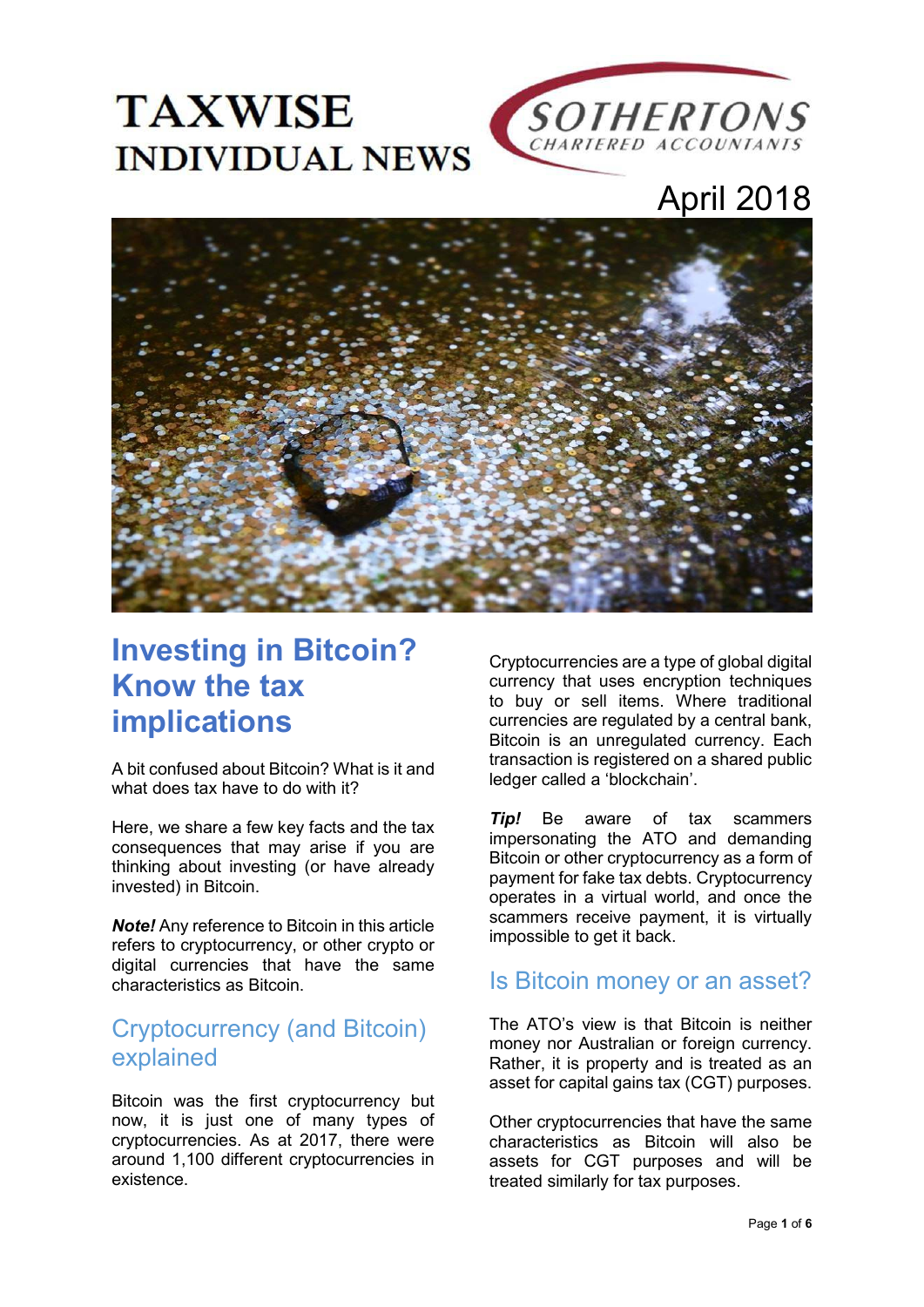## Capital gains tax implications

CGT 'events' are the different types of transactions that may result in a capital gain or capital loss. A CGT event happens when you dispose of your cryptocurrency.

Disposing of your cryptocurrency means:

- selling, trading or exchanging your cryptocurrency;
- converting it to Australian dollars; or
- using it to obtain goods or services.

If you make a capital gain on the disposal of a cryptocurrency, some or all of the gain may be taxed.

If the disposal is part of a business you carry on, the profits you make on disposal will be assessable as ordinary income and not as a capital gain.

#### What if you acquire Bitcoin as a personal use asset?

Personal use of cryptocurrency is not subject to income tax or GST in Australia.

Cryptocurrency may be a personal use asset if it is acquired and kept or used mainly to purchase items for personal use or consumption.

Some capital gains or losses that arise from the disposal of cryptocurrency that is a personal use asset may be disregarded.

#### *Note!*

- Only capital gains you make from personal use assets acquired for less than \$10,000 are disregarded for CGT purposes.
- All capital losses you make on personal use assets are disregarded.

### What if you acquire Bitcoin as an investment?

If you acquire Bitcoin as an investment, it means you have kept or used your cryptocurrency in a profit-making scheme or in the course of carrying on a business.

The tax consequences are:

- you may have to pay tax on any capital gain you make on disposal of the cryptocurrency;
- you will not be entitled to the personal use asset exemption;
- if you held the cryptocurrency for 12 months or more, you may be entitled to the CGT discount.

*Tip!* You must keep records of:

- the date of transactions
- the value of the cryptocurrency in Australian dollars at the time of the transaction
- what the transaction was for and who the other party was.

#### Claiming deductions if you're carrying on a business?

Examples of businesses that involve cryptocurrency include:

- cryptocurrency traders
- cryptocurrency mining businesses
- cryptocurrency exchange businesses (including ATMs).

In the context of carrying on a business, funds or property you receive through the acquisition and disposal of cryptocurrency are likely to be ordinary assessable income where you receive money or property in the ordinary course of your business.

If these gains or profits are ordinary income, you may be able to claim deductions. Any capital gains you make are reduced to the extent that they are also ordinary income.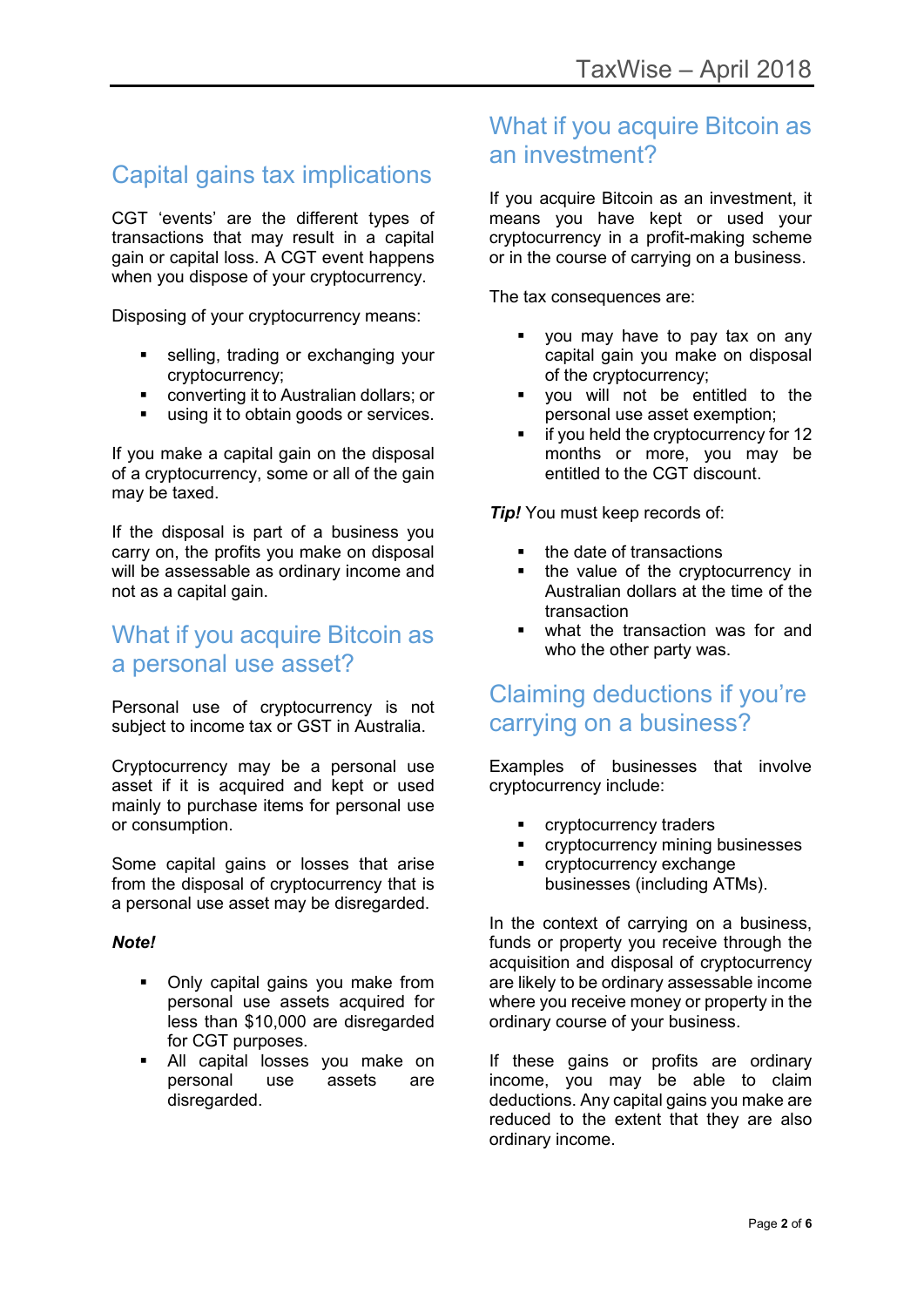*Note!* Proceeds from the sale of cryptocurrency held as trading stock in a business are ordinary income.

### A reminder to SMSF trustees investing in Bitcoin

While self-managed superannuation funds (SMSFs) are not prohibited from investing in Bitcoin and other cryptocurrencies, trustees are reminded that the investment must:

- **•** be allowed for under the fund's trust deed
- be in accordance with the fund's investment strategy
- **EXECOMPLE 12 COMPLA** regulatory requirements concerning investment restrictions. ■



# **ATO cracking down on your work-related expenses!**

Did you know that the ATO scrutinises every tax return?

This year, the ATO is cracking down on taxpayers claiming incorrect 'other' workrelated expenses. It's important to make sure you don't claim more than you are entitled to!

The ATO uses real-time data to compare taxpayers with others in similar occupations and income brackets, to identify higher-than-expected claims related to expenses including vehicle, travel, internet and mobile phone, and selfeducation.

#### 4 quick points to remember when claiming work-related expenses

To claim work-related expenses, keep in mind these 4 points:

- 1. You must have spent the money yourself.
- 2. You were not reimbursed for the money spent.
- 3. The expense must be directly related to earning your income.
- 4. You must have a record to prove it.

Work expenses reimbursed to you by your employer are not deductible in your personal income tax return. The ATO can seek information from your employer if it suspects you have claimed as a deduction an expense for which you have already been reimbursed.

*Tip!* If the expense was for both work and private purposes, you can only claim a deduction for the work-related portion.

## 11 deductions you (probably) can't claim

- 1. Trips between home and work. Generally, you can't claim a deduction for these because they're considered private travel.
- 2. Car expenses for transporting bulky tools or equipment, unless:
	- you need to use your bulky tools to do your job
	- your employer requires you to transport this equipment
	- there is no secure area to store the equipment at work.
- 3. Car expenses that have been salary sacrificed.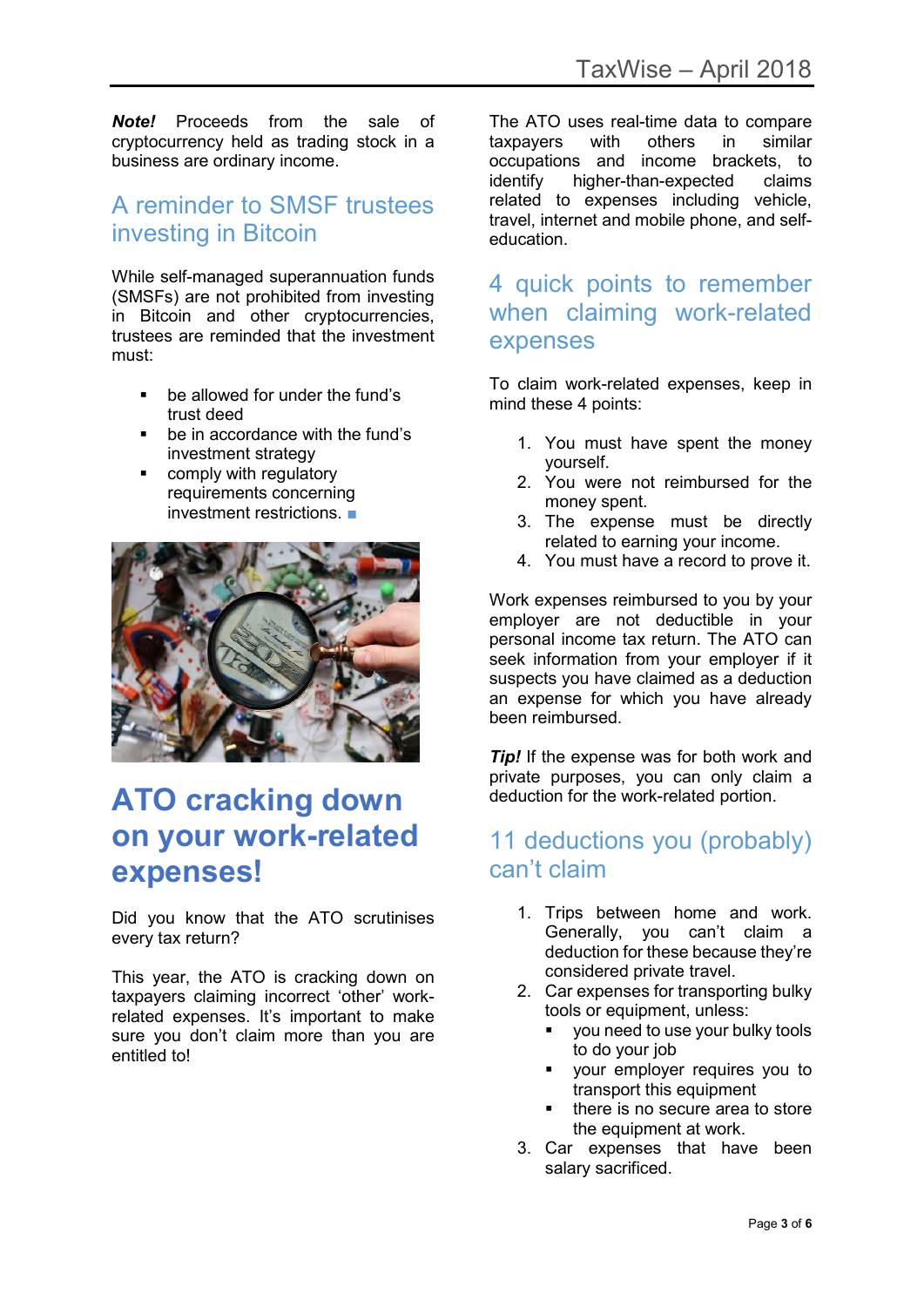- 4. Meal expenses for travel, unless you were required to work away from home overnight.
- 5. Private travel, so if you take a work trip that includes personal travel you can only claim the work-related portion.
- 6. Everyday clothes you bought to wear to work (e.g. a suit), even if your employer requires you to wear them.
- 7. A flat rate for cleaning eligible work clothes without being able to show how you calculated the cost.
- 8. Higher education contributions charged through the HELP scheme.
- 9. Self-education expenses when the study doesn't have a direct connection to your current employment – your future or dream jobs don't count.
- 10. Private use of phone or internet expenses – only the work-related portion counts.
- 11. Upfront deductions for tools and equipment that cost more than \$300. However, you can spread your deduction claim over a number of years, which is called depreciation. ■



**Claiming the cost of repairs on a rental property? What you can and can't claim**

Need to do some repairs on your rental property? You may be able to deduct these repairs and maintenance costs.

The first thing to remember is that the repairs and maintenance costs must relate directly to 'wear and tear' or other damage that occurred as a result of you renting out the property.

#### Repairs vs maintenance

Repairs mean work to make good or remedy defects in, damage to or deterioration of the property. It generally involves a replacement or renewal of a worn out or broken part (e.g. replacing guttering damaged in a storm, fixing a fence damaged by a falling tree branch).

Maintenance is preventing or fixing existing deterioration (e.g. painting the property, oiling the deck).

*Tip!* 

- If you conduct a project that includes both repairs and improvements to your property, you can only claim an income tax deduction for the cost of your repairs if you can separate the cost of the repairs from the cost of the improvements.
- If you hire a builder or other professional to carry out these works for you, we recommend you ask for an itemised invoice to help work out your claim.

#### Expenses that you can immediately deduct

You can generally claim an immediate deduction (that is, in the income year that you pay for the costs) for your expenses related to the repairs and maintenance of your property, including interest on loans.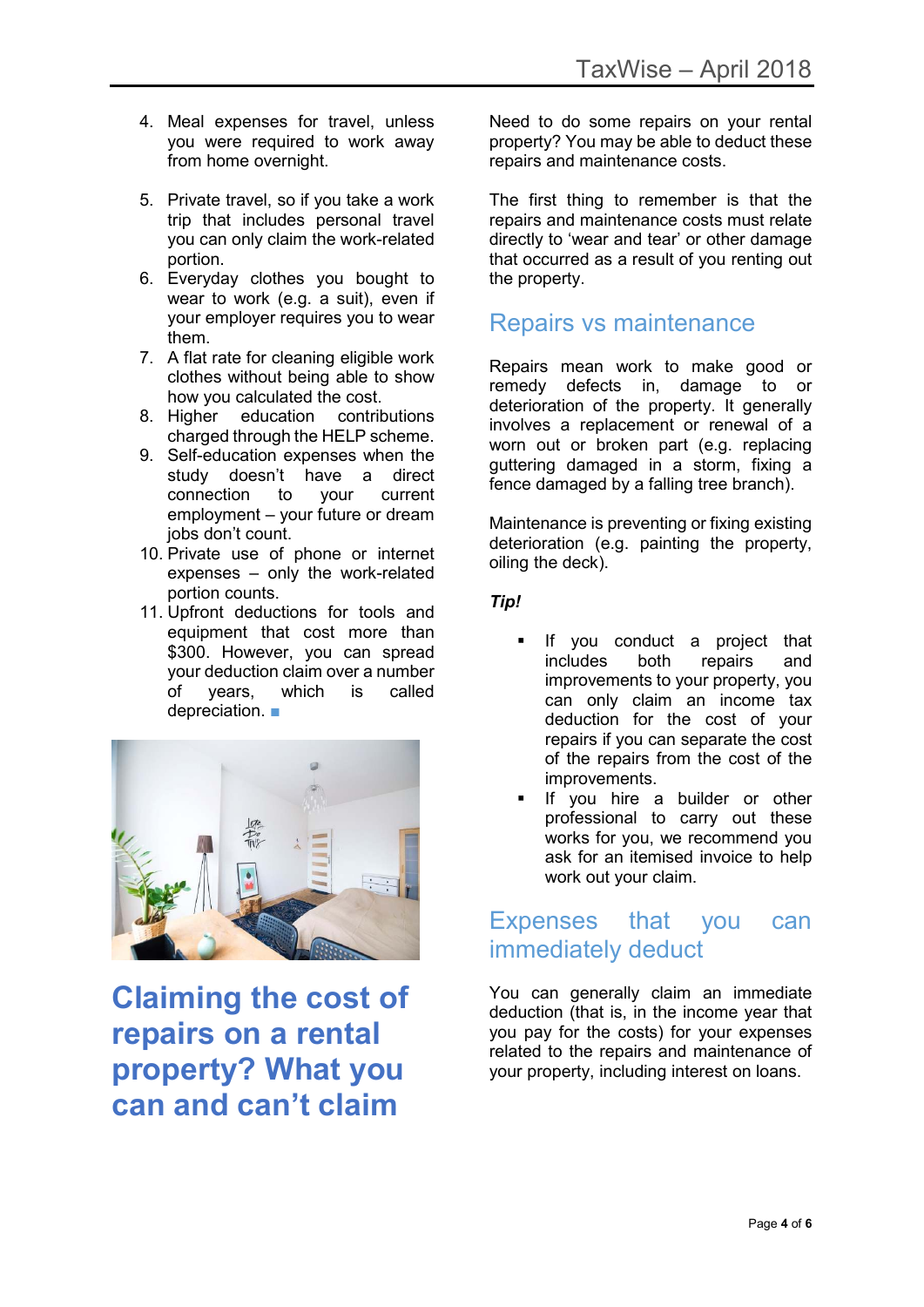If your property is negatively geared you may be able to deduct the full amount of rental expenses against your rental and other income, such as salary and wages and business income.

Expenses for which you may be entitled to claim an immediate deduction include:

- advertising for tenants
- **body corporate fees and charges**
- **•** council rates
- water charges
- **-** land tax
- cleaning
- **qardenting and lawn mowing**
- pest control
- **EXECUTE:** Insurance (building, contents, public liability)
- **n** interest expenses
- property agent's fees and commission
- **•** repairs and maintenance
- some legal expenses
- travel undertaken to inspect the property, to collect the rent or for maintenance.

### Expenses that you can't immediately deduct

You cannot claim the total costs of repairs and maintenance in the year you paid them if they did not relate directly to wear and tear or other damage occurring due to renting out your property (e.g. remodelling a bathroom or adding a pergola).

These are classified as 'improvements' and are capital expenses you may be able to claim over a number of years as capital works deductions or deductions for decline in value.

#### *Note!*

Improvement means work that:

- provides something new
- furthers the income-producing ability or expected life of the property
- changes the character of the item you have improved

 goes beyond just restoring the efficient functioning of the property.

#### *How this works!*

Sarah replaced a fibre cement sheeting (fibro) wall inside her property because it was damaged by tenants. She replaced the old wall with a brick feature wall.

The new wall is an improvement because Sarah did more than just restore the efficient functioning of the wall. This means Sarah cannot claim the cost of the new wall as a repair, but she can claim it as capital works expenditure.

However, had Sarah replaced the fibro with a current equivalent, such as plasterboard, she could have claimed her costs as a repair. This is because it would have merely restored the efficient functioning of the wall without changing its character, even though a different material was used.

*Tip!* If you invest in a rental property, you'll need to keep records right from the start, work out what expenses you can claim as deductions, and declare all your rentalrelated income in your tax return. ■



# **Are you risking your retirement savings?**

If you're planning for your retirement, don't risk your nest egg by getting involved in arrangements that are at odds with tax and superannuation laws!